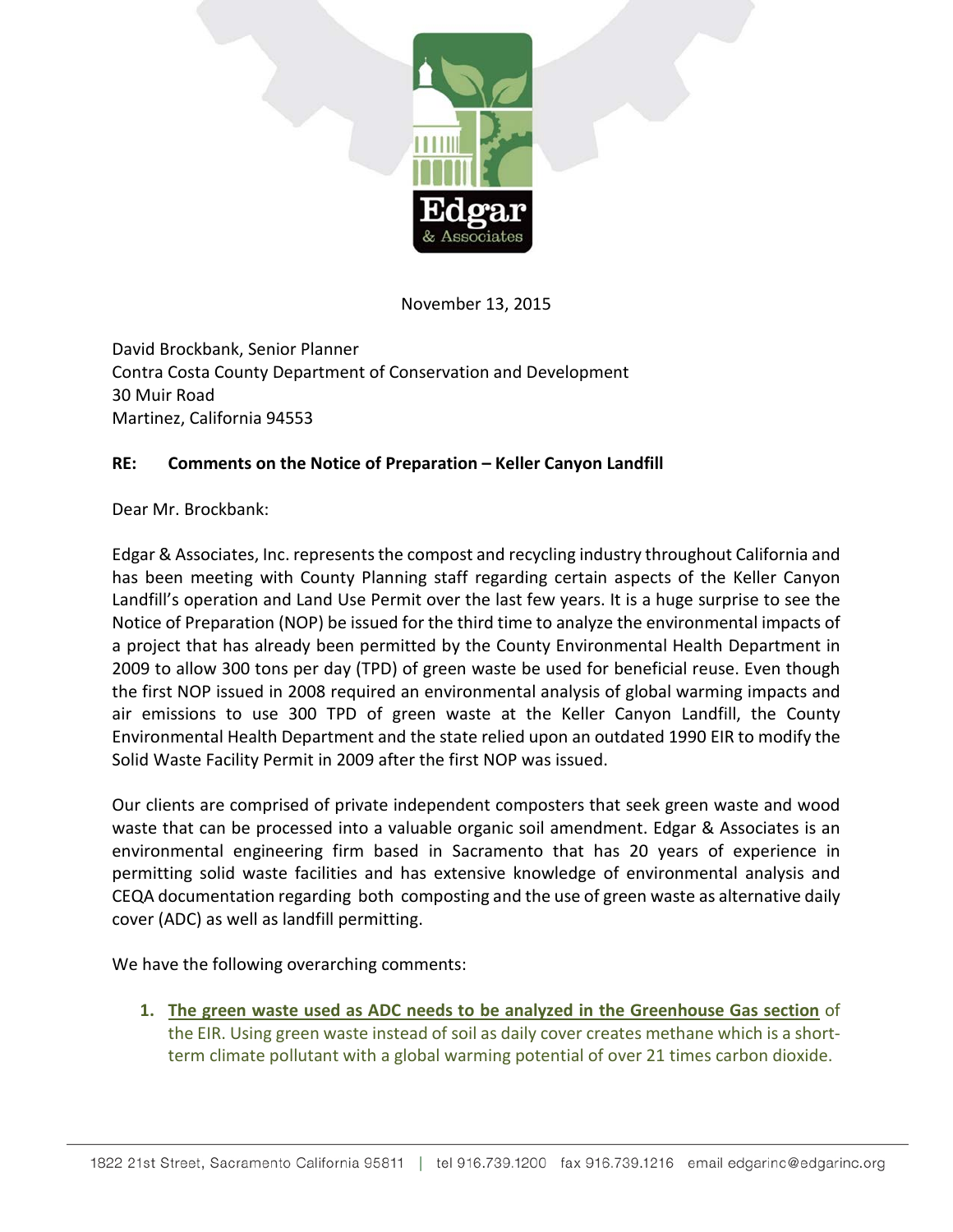- **2.** Beneficial reuse materials, such as green waste, wood waste, and inert materials, need to be mechanically processed to meet specifications for the intended use. **The mechanical processing of those materials need to be analyzed.**
- **3.** The Keller Canyon Landfill Solid Waste Facility Permit was modified by what was then the California Integrated Waste Management Board (CIWMB) in October 14, 2009 to allow an increase of 1,300 TPD of beneficial reuse tonnage (500 TPD of green waste, 300 TPD of wood waste, and 500 TPD of inert material) without a local or state public hearing and with the use of a 1990 EIR that did not include beneficial reuse operations. **How can the state modify a Solid Waste Facility Permit in 2009 with use of an outdated 1990 EIR document, when the NOP for that same activity is being circulated for the third time in 2015, and without any certified CEQA analysis resulting from the previous NOP circulation for the same project?**

Our detailed comments for each overarching issues is presented below:

**1. The green waste used as ADC needs to be analyzed in the Greenhouse Gas section** of the EIR. Using green waste instead of soil as daily cover creates methane which is a short-term climate pollutant with a global warming potential of over 21 times carbon dioxide.

The NOP for the EIR was dated October 15, 2015 and August 6, 2009 would add an additional 1,300 tons per day (TPD) of material be used on-site as beneficial reuse above the permitted 3,500 TPD of disposal, as follows:

- Green Waste: 500 TPD
- Wood Waste: 300 TPD
- Inert Materials: 500 TPD

However, this activity was added to the SWFP by an unprecedented modification process in 2009 and was never analyzed by a CEQA document. CIWMB provided comments dated January 14, 2009 for the first NOP (copy attached) that defined the increase for non-landfilled material as part of the 2008 Project Description that needed to be analyzed. CIWMB was clear that the previous EIR for the facility was prepared more than 17 years ago at the time, and that the project could not use **Outdated Environmental Documents** (page 3 of 6 of the CIWMB letter).

CIWMB specifically identified that the **Air Quality/Global Warming** (page 4 of 6 of the CIWMB letter) impact be evaluated. Green waste at 300 TPD being use as beneficial reuse within the landfill mass will create methane and have global warming impacts. This environmental analysis has not been performed, but is currently operational, and is now part of the current Project Description and NOP.

Even though CIWMB staff identified that adding 500 TPD of green waste needed to be further evaluated under CEQA for global warming in January 2009 and the use of outdated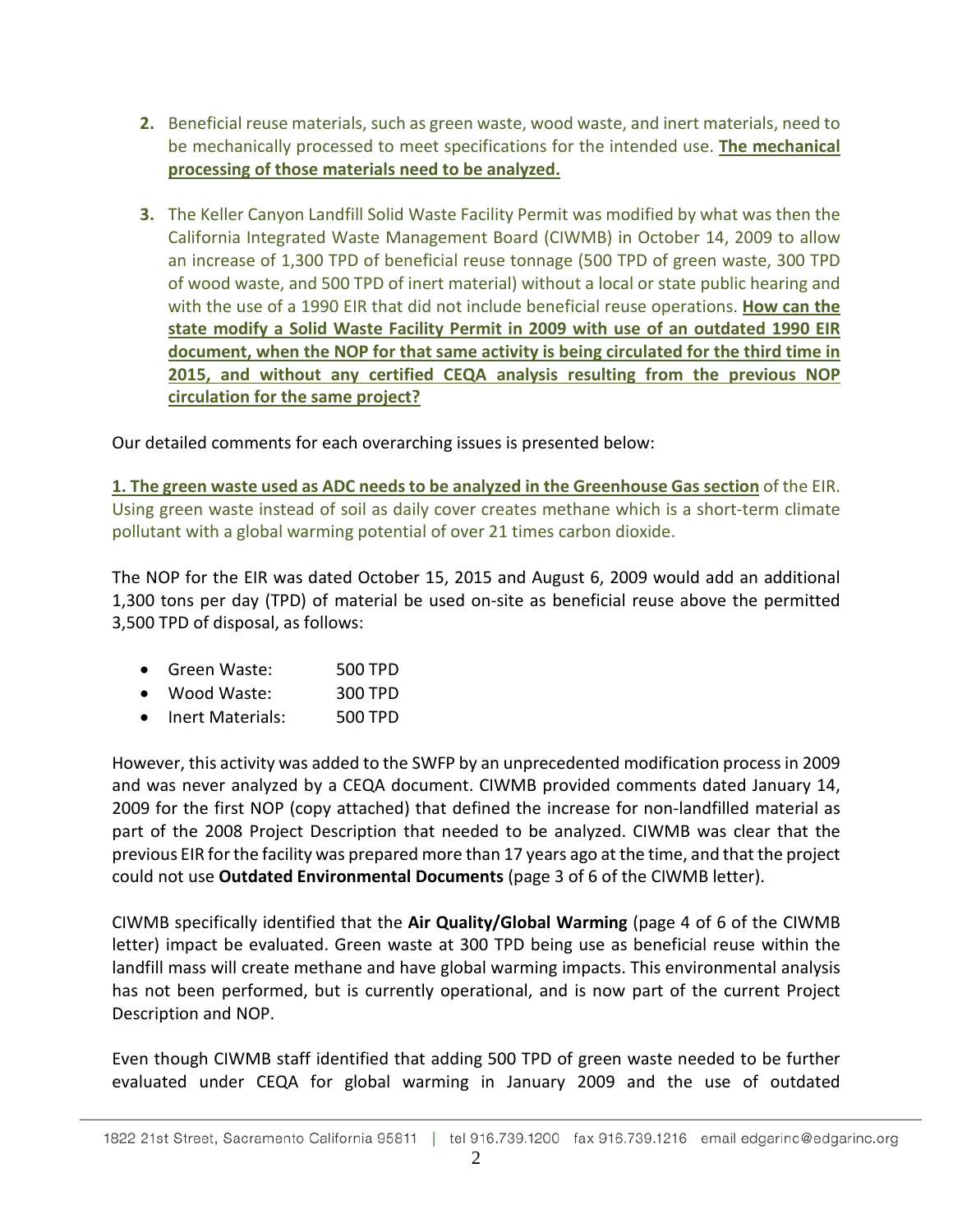environmental documents is not appropriate, CIWMB issued a SWFP Modification in November 2009 for 500 TPD of green waste without any additional CEQA analysis, that will finally be performed after the fact as part of this NOP.

Keller Canyon Landfill has used over 885,000 tons of green waste ADC since 1998 from many sources. The impact of using 885,000 tons of green waste as ADC is landfill fugitive emissions plus the loss of the compost use benefits results in increased greenhouse gas emissions by 540,000 metric tons. The EIR needs to provide a GHG Analysis on the use of green waste as ADC. Contra Costa County and its cities alone used 71,402 tons of green waste in 2013 at the Keller Canyon Landfill as ADC. Instead, the County could have, for example, required that these green materials be composted and hauled to the Contra Costa Transfer & Recovery Station in Martinez and then transferred to a permitted compost facility with capacity owned by Republic Services, Forward Compost Facility near Stockton.[1](#page-2-0)

As summarized in the graphic below between 38,600 to 48,900 metric tons of greenhouse gas could be reduced by composting in Stockton as compared to landfilling green waste as ADC at Keller Canyon, even when factoring in the increased transportation distances to a compost facility.

Green waste ADC in a landfill creates and releases to the atmosphere fugitive methane, which is [2](#page-2-1)1 times stronger than carbon dioxide<sup>2</sup> according to CARB. The 71,402 tons of ADC would emit between 9,823 to 18,358 metric tons of carbon dioxide (CO2) depending on landfill performance. In contrast, compost is sequestered in the soil and would avoid 38,557 metric tons of CO2. The availability and use of compost significantly reduces water use and the need for chemical fertilizers, which are largely petroleum –based.

The emissions from composting including fugitive gases, process equipment, and transportation would emit between 2,042 to 7,920 metric tons of CO2 based on composting method. **Between 38,600 to 48,900 metric tons of greenhouse gas could be reduced by composting in Stockton as compared to landfilling green waste as ADC at Keller Canyon, even when factoring in the increased transportation distances to a compost facility.** This information was provided to the County Board of Supervisors during their deliberations on the LUP at Keller Canyon Landfill in 2015.

As noted, the transportation emissions in the Forward example are only 1,749 metric tons of GHG per year. This is true even though the materials are being transported out of County. The results show that direct-haul of green waste to Keller Canyon to be used as ADC has huge GHG impacts

<span id="page-2-1"></span>1822 21st Street, Sacramento California 95811 | tel 916.739.1200 fax 916.739.1216 email edgarinc@edgarinc.org

<span id="page-2-0"></span><sup>&</sup>lt;sup>1</sup> There are several other possible transfer stations and compost facilities in closer range. However, we chose Forward to demonstrate that even when traveling to a more distant facility, the use of transfer stations and compost facilities still results in a substantial reduction in GHG emissions as compared to direct haul of ADC to Keller Canyon Landfill.

<sup>2</sup> [www.arb.ca.gov/cc/landfills/landfills.htm](http://www.arb.ca.gov/cc/landfills/landfills.htm)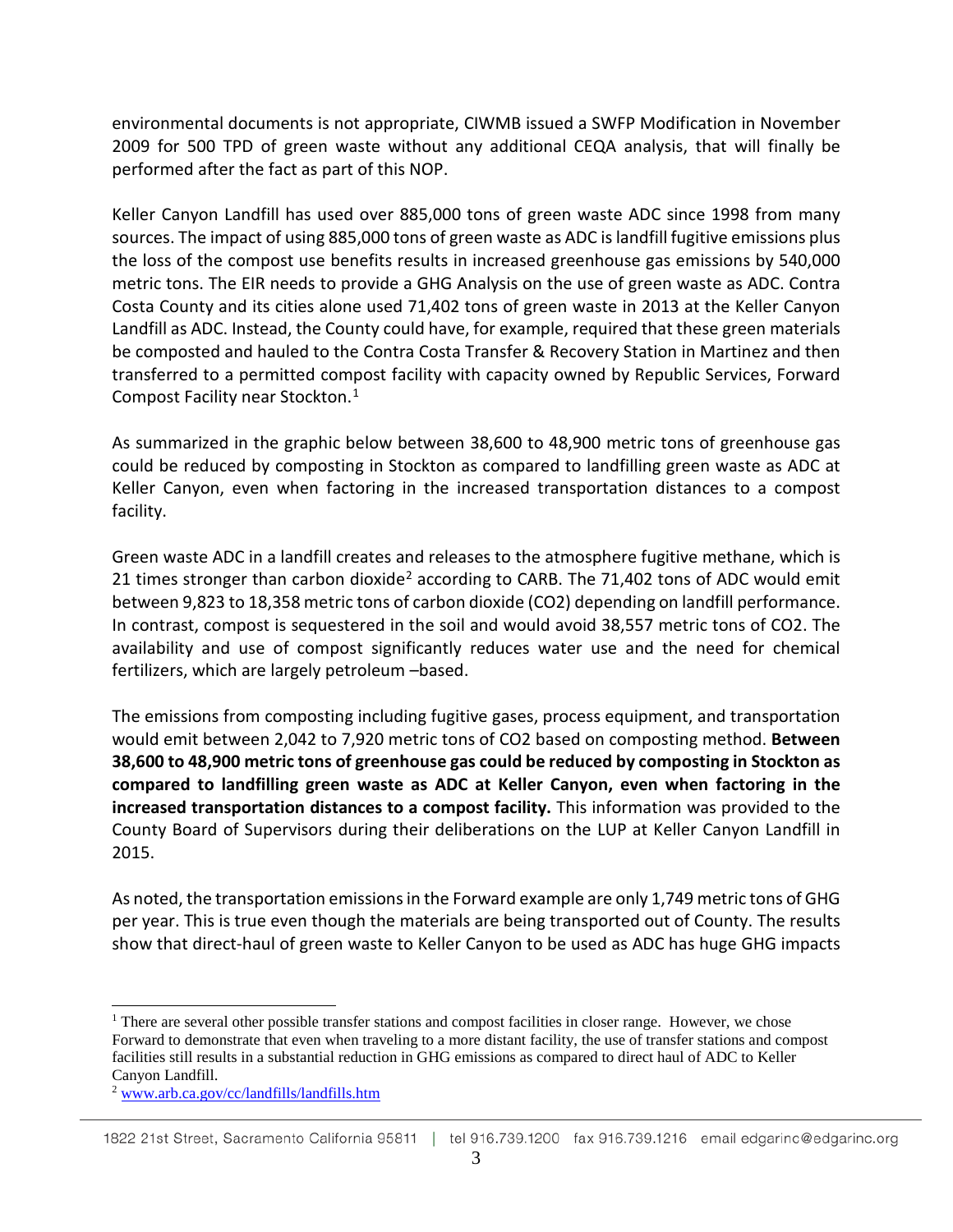

for the County as compared to hauling the green waste to a permitted compost facility. The transportation emissions are marginal compared to landfill methane emissions.

Green waste in a landfill creates methane, of which an average of 25% leaks as a fugitive emission into the atmosphere and the leakage continues for years<sup>[3](#page-3-0)</sup>. Methane is a short-lived climate pollutant that the California Air Resources Board (CARB) will be evaluating during 2015 as required by SB 605, Lara. The global warming potential could increase from 21 times CO2 to 84 times CO2<sup>[4](#page-3-1)</sup> where the amount of greenhouse gas emissions from the Keller Canyon Landfill could quadrupled.

2. Beneficial reuse materials need to be mechanically processed to meet specifications for the intended use. **The mechanical processing of those materials needs to be analyzed.**

Reading the other comments of prior NOPs, we would concur with the comments submitted by the city of Pittsburg on August 11, 2008 and on January 21, 2009, regarding the need to provide details, tracking, and specification on how these materials would be used, as well as, the environmental impacts from processing beneficial reuse materials. The City of Pittsburg also acts as the local enforcement agent to the state on solid waste permitting and enforcement and are knowledgeable of the subject matter. Plus, beneficial reuse plans are required of Title 27 regulations regarding the operations of landfills as noted below.

CIWMB provided comments dated January 14, 2009 for the first NOP (copy attached) that defined the increase for non-landfilled material as part of the 2008 Project Description that

<span id="page-3-0"></span> <sup>3</sup> www.arb.ca.gov/cc/**landfills**[/docs/guidance0711.pdf](http://www.arb.ca.gov/cc/landfills/docs/guidance0711.pdf)

<span id="page-3-1"></span><sup>4</sup> <http://www.arb.ca.gov/cc/scopingplan/document/updatedscopingplan2013.htm>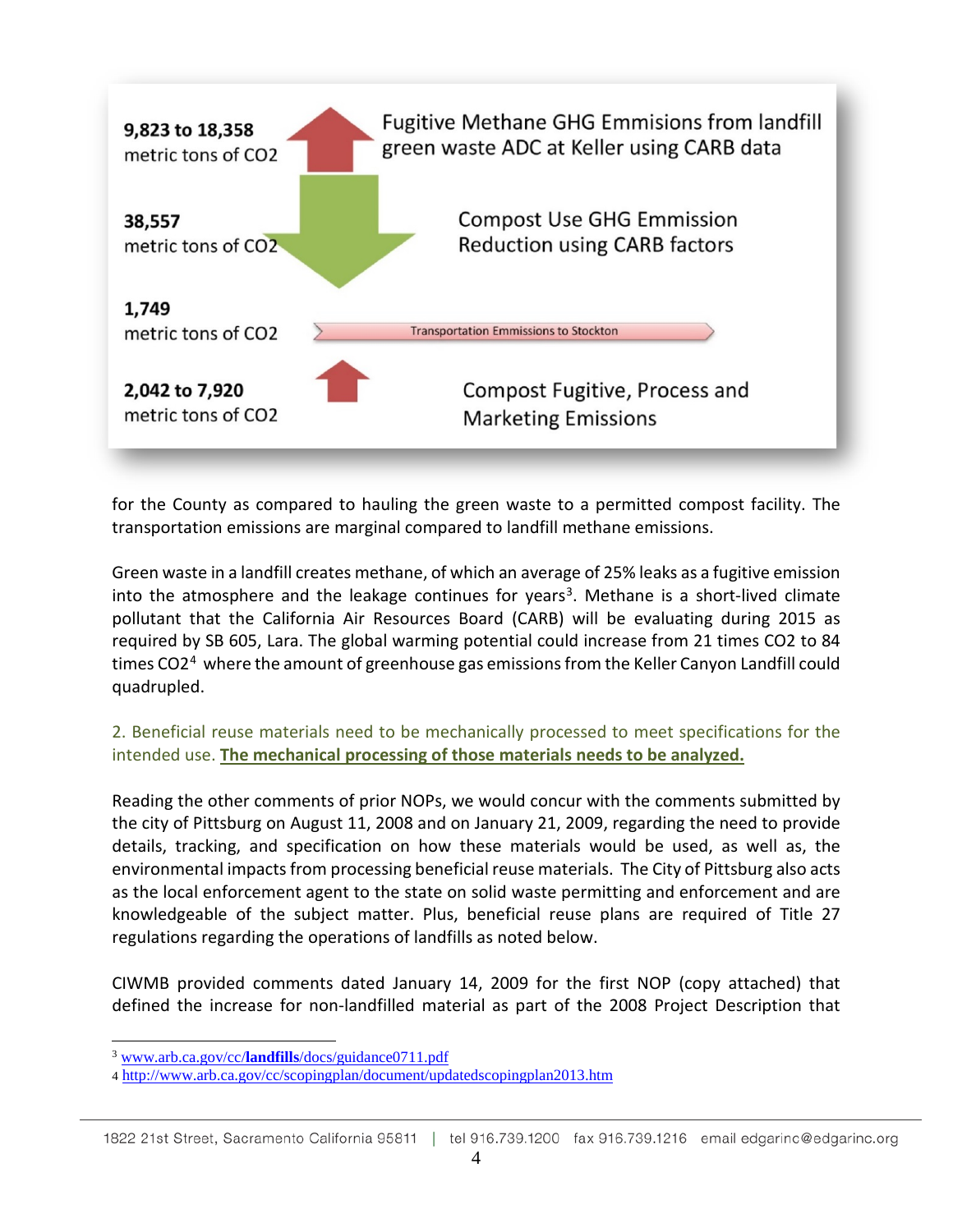needed to be analyzed for sorting and processing beneficial reuse materials for noise and emissions. CIWMB was clear that the previous EIR for the facility was prepared more than 17 years ago at the time, and that the project could not use **Outdated Environmental Documents** (page 3 of 6 of the CIWMB letter) to evaluate these impacts.

## **21590. CIWMB--Joint Technical Document for Disposal Facilities. (Since 2003)**

## (6) **Cover and Beneficial Use**

(A) **Cover Materials--**Provide a plot plan identifying cover material quantities required from on-site sources, excavation sequence of the site and stockpile locations if stockpiled for a significant amount of time. Identify or describe off-site sources or types of cover materials needed for a five year duration if not included on plot plan.

(B) **Alternative Daily Cover and Beneficial Reuse--**Describe alternative daily cover and beneficial reuse waste types, processing methods, alternative processing or grain size specifications if applicable, operations methods, and applicable engineering, or other standard practices that will be used to ensure compliance with §§20690 and 20695. Estimate the range in tons of these materials that are anticipated to be used, based on waste types, applicable cover to waste volume ratios, applicable density conversion factors, engineering specifications, methods to minimize contamination, or other pertinent information. Materials accepted at the landfill to be used as alternative daily cover or for beneficial reuse shall be weighed upon receipt at landfills which have scales but need not be weighed again prior to placement at the landfill. Appropriate conversion factors for specific materials based on industry standards are acceptable for tracking materials received at landfills which do not have scales.

CIWMB specifically identified that **Air Quality** and **Noise** (page 4 and 5 of 6 of the CIWMB letter) impact be evaluated. In order to use green waste and wood waste as beneficial reuse, mechanical processing needs to occur, and those impacts from the processing needs to be identified.

CIWMB staff identified that adding 500 TPD of green waste, 300 TPD of wood waste, and 500 TPD of inert material, which needs to be mechanically processed, required further analysis under CEQA in January 2009 and the use of outdated environmental documents is not appropriate.

Regardless, CIWMB issued a SWFP Modification in November 2009 for adding these 1,300 TPD of beneficial reuse materials without any additional CEQA analysis that will finally be performed after the fact as part of this NOP, 6 years after the fact.

3. The Keller Canyon Landfill Solid Waste Facility Permit was modified by what was then the California Integrated Waste Management Board in October 14, 2009 to allow an increase of 1,300 TPD of beneficial reuse tonnage (500 TPD of green waste, 300 TPD of wood waste, and 500 TPD of inert material) without a local or state public hearing and with the use of an EIR from 1990 that did not include beneficial reuse operations. **How can the state modify a Solid Waste Facility Permit in 2009 with the use of an outdated 1990 EIR document, when the NOP for that activity is being circulated for the third time, and without any certified CEQA analysis resulting from the NOP circulation?**